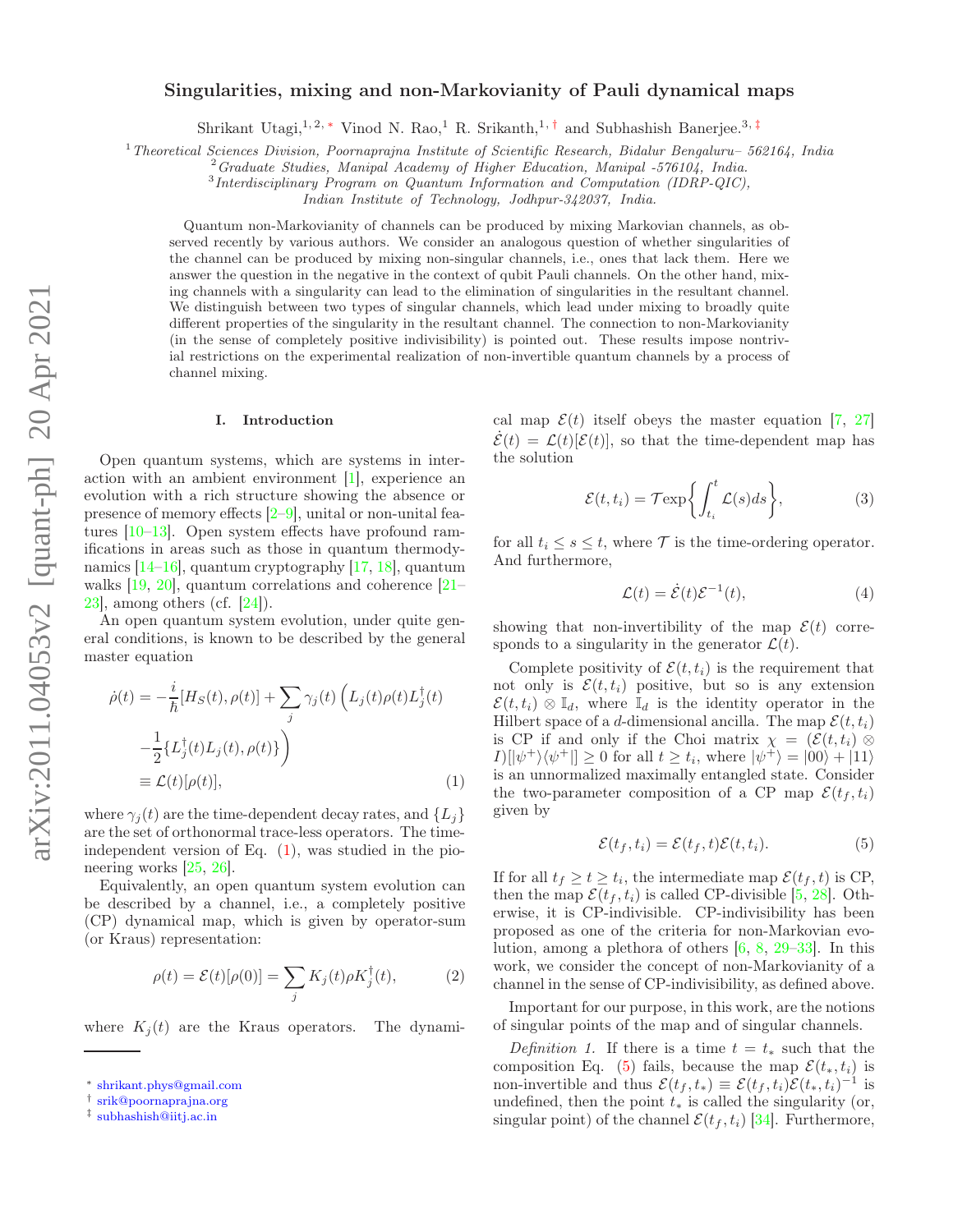the channel is called "singular". If no such singular points  $t_*$  exist, then the channel is said to be non-singular (or, regular).

Note that the singularity of the channel can be accompanied by perfectly regular dynamics, i.e., the map  $\mathcal{E}(t_*, t_i)$  itself is well-defined (albeit non-invertible) [27, 35].

Ref. [36] discusses a method for making singularities tractable in the context of the definition of CP-divisibility of maps [5]. Building thereon, a measure of singularities of the maps is presented in [34]. An account of handling the singularities was reviewed in  $[29, \text{Sec. } 4.3]$ . These measures based on CP-indivisibility are equivalent to the one based on decay rate [7] up to a constant factor.

The effect of mixing different quantum evolutions has attracted attention of late. References. [37, 38] show that a convex combination of semigroup dynamical maps can lead to a deviation from the semigroup structure. Quite interestingly, the convex combination  $\mathcal{E}' = (1$  $p\mathcal{E}_1 + p\mathcal{E}_2$  of two semigroup (hence, CP-divisible) maps  $\mathcal{E}_1 = \exp\{t\mathcal{L}_1\}$  and  $\mathcal{E}_2 = \exp(t\mathcal{L}_2)$  may give rise to CPindivisible (even eternally CP-indivisible) evolution [39]. More recently various authors have shown that it is possible to obtain a CP-indivisible Pauli channel by mixing CP-divisible Pauli channels [39–41], implying that the set of CP-divisible channels is not convex.

For almost all relevant works in the literature, including those cited above  $[29, 34-36, 42]$ , instances of singularity of a channel are always accompanied by non-Markovianity in the sense of CP-indivisibility (though the converse is not true). In this light, our above observation concerning the mixing of Markovian channels prompts the question of whether an analogous behavior holds with respect to mixing singular channels. This will be important for understanding the geometry of quantum channels.

In particular, restricting to the context of mixing Pauli channels, we ask whether singular channels can be produced by mixing non-singular ones, and answer the question in the negative. This negative result implies that non-singular channels form a convex set. On the other hand, mixing singular channels does not necessarily result in a singularity of the resultant channel, showing that singular channels do not form a convex set. Finally, we explain why in the context of mixing Pauli channels, singularities of the channel imply CP-indivisibility, but the converse is not true. This connection between singularity and CP-indivisibility does not hold in general.

This work is organized as follows. In Sec. II, we show that it is not possible to produce singularities of the channel by mixing non-singular channels. In Sec. III and IV, we discuss the results pertaining to mixing singular channels of two broad types. The interplay of singularities and non-Markovianity is discussed in Sec. V. In all cases, the results are illustrated with examples. Finally, we conclude in Sec. VI.

# II. Mixing non-singular Pauli channels

A general Pauli dynamical map is given by

$$
\mathcal{E}(t)[\rho] = \sum_{i=0}^{3} k_i(t)\sigma_i \rho \sigma_i^{\dagger}, \qquad (6)
$$

where  $\sigma_0 = I$ , and  $\sigma_i$ ,  $i \in \{1, 2, 3\}$  are Pauli X, Y, Z operators respectively, and  $\sum_{i=0}^{3} k_i(t) = 1$ . The canonical form of master equation corresponding to the map  $(6)$ has the form

$$
\dot{\rho}(t) = \mathcal{L}(t)[\rho(t)] = \sum_{j=1}^{3} \gamma_j(t)(\sigma_j \rho(t)\sigma_j^{\dagger} - \rho(t)) \tag{7}
$$

where  $\gamma_i(t)$  are the rates.

The decay rates may be readily obtained using Eq. (4) [43]. Noting that

$$
\mathcal{E}(t)[\sigma_j] = \lambda_j(t)\sigma_j.
$$
 (8)

we have

$$
\dot{\mathcal{E}}(t)[\sigma_j] = \dot{\lambda}_j(t)\sigma_j \; ; \; \mathcal{E}^{-1}(t)[\sigma_j] = \frac{1}{\lambda_j}\sigma_j, \qquad (9)
$$

showing that the vanishing of a  $\lambda_j$  at some time  $t_*$  corresponds to non-invertibility of the map at that instant, and thus to a singularity of the Pauli channel, per the argument following Eq. (4). This is made more explicit below.

Now, from (9) and (4), we readily obtain the rates in the master equation Eq. (7):

$$
\gamma_1(t) = \frac{1}{4} \left( \frac{\dot{\lambda}_1(t)}{\lambda_1(t)} - \frac{\dot{\lambda}_2(t)}{\lambda_2(t)} - \frac{\dot{\lambda}_3(t)}{\lambda_3(t)} \right),
$$
  
\n
$$
\gamma_2(t) = \frac{1}{4} \left( \frac{\dot{\lambda}_2(t)}{\lambda_2(t)} - \frac{\dot{\lambda}_1(t)}{\lambda_1(t)} - \frac{\dot{\lambda}_3(t)}{\lambda_3(t)} \right),
$$
  
\n
$$
\gamma_3(t) = \frac{1}{4} \left( \frac{\dot{\lambda}_3(t)}{\lambda_3(t)} - \frac{\dot{\lambda}_1(t)}{\lambda_1(t)} - \frac{\dot{\lambda}_2(t)}{\lambda_2(t)} \right).
$$
 (10)

Note in particular that the  $\gamma_j$ 's have a singular point when any of the  $\lambda_i$  vanishes. Our first result, below, essentially asserts the convexity of non-singular Pauli channels.

Lemma 1. It is impossible to produce a singular Pauli channel by mixing only non-singular Pauli channels.

Proof. Let the Pauli channels that are being mixed be given by

$$
\mathcal{E}_1(\rho) \equiv (1 - p(t))\rho(0) + p(t)\sigma_1\rho\sigma_1,
$$
  
\n
$$
\mathcal{E}_2(\rho) \equiv (1 - q(t))\rho(0) + q(t)\sigma_2\rho\sigma_2,
$$
  
\n
$$
\mathcal{E}_3(\rho) \equiv (1 - r(t))\rho(0) + r(t)\sigma_3\rho\sigma_3,
$$
\n(11)

where the functions  $p, q$ , and r quantify the degree of decoherence of the channels and must satisfy  $0 \leq p, q, r \leq 1$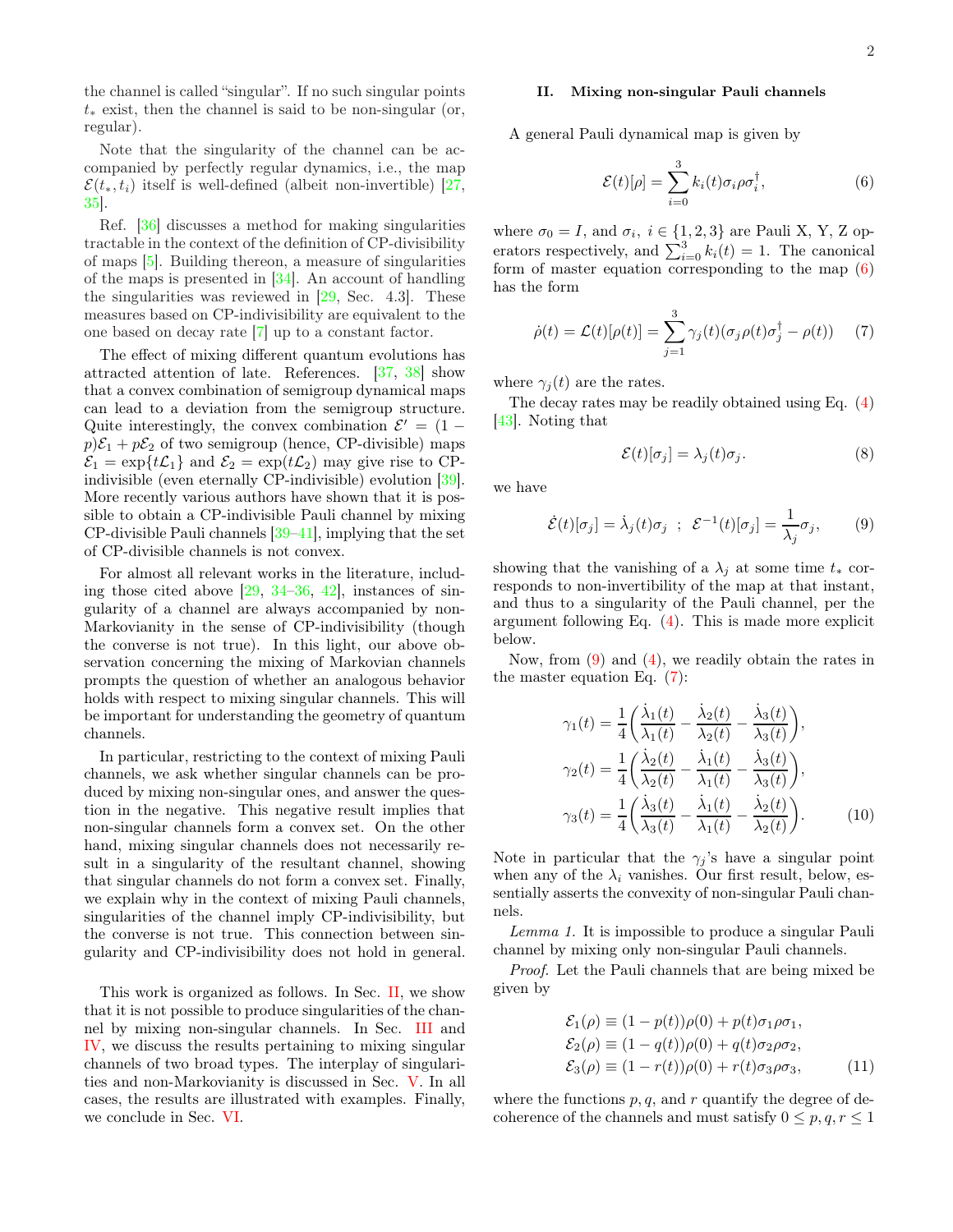3

to ensure complete positivity of the maps. The corresponding individual Lindblad rates are

$$
\gamma_{\eta} = \frac{-\dot{\eta}}{1 - 2\eta},\tag{12}
$$

where  $\eta \in \{p(t), q(t), r(t)\}.$  Let the three channels in Eq.  $(11)$  be mixed with probabilities a, b and c, where  $0 \leq a, b, c \leq 1$  and  $a + b + c = 1$ . This gives rise to the channel:

$$
\tilde{\mathcal{E}}(\rho) = a\mathcal{E}_1(\rho) + b\mathcal{E}_2(\rho) + c\mathcal{E}_3(\rho)
$$
  
= (1 - ap - bq - cr)\rho + ap\sigma\_1\rho\sigma\_1 + bq\sigma\_2\rho\sigma\_2  
+ cr\sigma\_3\rho\sigma\_3. (13)

By assumption, the mixing maps  $\mathcal{E}_1, \mathcal{E}_2$  and  $\mathcal{E}_3$  are nonsingular. In view of Eq.  $(12)$ , this implies that

$$
0 \le p(t), q(t), r(t) < \frac{1}{2} \tag{14}
$$

for finite time  $t$ . The time-dependent eigenvalues of the map  $\tilde{\mathcal{E}}$  from Eq. (13) read

$$
\lambda_1(t) = 1 - 2(bq + cr), \tag{15a}
$$

$$
\lambda_2(t) = 1 - 2(ap + cr),\tag{15b}
$$

$$
\lambda_3(t) = 1 - 2(ap + bq). \tag{15c}
$$

The condition for a singularity in the resultant channel is that one or more of  $\lambda_j$  in Eq. (15) should vanish at a certain finite time(s)  $t_s$ . For example, consider  $\lambda_1$  in Eq.  $(15a)$ . Given the range restriction Eq.  $(14)$  on the decoherence functions  $p(t)$  and  $q(t)$ , we have

$$
\lambda_1(t) > 1 - (b + c) \ge 0 \tag{16}
$$

for finite t. Repeating the argument for  $\lambda_2$  and  $\lambda_3$ , we conclude that there can be no singularity in the mixed channel.

It follows from Eq. (16) and analogous results for  $\lambda_2$ and  $\lambda_3$  that the non-singular mixing channels necessarily have positive decay rates  $\gamma_i$ , and therefore are CPdivisible. Thus, as a corollary of Lemma 1, we find that it is impossible to produce a singularity by mixing CPdivisible Pauli channels.

Lemma 1 does not address the question of whether mixing singular channels produces a singularity in the resultant channel. To address this question, it is convenient to distinguish two types of singular channels. It is clear from Eq. (12) that for a Pauli channel to be singular, the decoherence function  $p(t)$ ,  $q(t)$  or  $r(t)$ , as the case may be, should attain the value of  $\frac{1}{2}$  at some finite time t. Accordingly, the two types of Pauli singular channels are those where the value  $\frac{1}{2}$  is the maximum or is exceeded. It turns out that they evince quite different behaviors under mixing.

Definition 2. Channels of Type I: Those in which the maximum value attained by the decoherence function  $p(t), q(t)$  or  $r(t)$  in Eq. (11) is  $\frac{1}{2}$ .

In this case, the occurrence of non-Markovianity (CPindivisibility) can be attributed to the non-monotonicity of the decoherence functions  $p(t)$  etc., leading to recoherence in the negative slope region of the functions. Typical instances of interest here would be channels for which the decoherence function is non-monotonic, oscillating between 0 and  $\frac{1}{2}$ . In Sec. III, we shall show that: (a) mixing two such channels with singular points  $t_*^p$  and  $\tilde{t}^{q'}_*$  produces a singularity only if their singularities are simultaneous  $(t_*^p = t_*^q)$ , and moreover the resultant singularity occurs at the same time; and furthermore, (b) three-way mixing of such channels can never produce a singularity.

Definition 3. Channels of type II: Those in which the maximum value attained by the decoherence function  $p(t), q(t)$  or  $r(t)$  in Eq. (11) can exceed  $\frac{1}{2}$ .

Typical instances of interest here would be channels for which the decoherence function is monotonic, reaching an asymptotic value in the interval  $(\frac{1}{2}, 1]$ . The positive slope region of the decoherence function  $p(t)$  etc., when they exceed half, corresponds to recoherence of the system, leading to non-Markovianity. Unlike in the case of Type I channels, we will find, in Sec. IV, that the features (a) and (b) do not hold in this case, i.e., singularities need not be simultaneous, and the restriction to two-way mixing is not needed.

We shall find below that the conditions under which mixing of channels leads to a singularity in the resultant channel depends on the type of the channels being mixed.

We may note that Type I is a more usual occurrence, and can for example result when a qubit system and its qubit environment evolve according to a Hamiltonian given by  $\omega(|01\rangle\langle10|+|10\rangle\langle01|)$  acting on the initial state  $|01\rangle$ , where  $\omega$  is a real number. The joint system remains in the subspace spanned by  $\{|01\rangle, |10\rangle\}$ , and the reduced state of the system is  $\cos^2(\omega t) |0\rangle \langle 0| + \sin^2(\omega t) |1\rangle \langle 1|$ .

## III. Mixing of Type I channels

In Eq. (15), suppose  $\lambda_1(t)$  vanishes at some finite time  $t_*$ . Observe that this can happen only if  $q(t_*) = r(t_*)$  $\frac{1}{2}$ . In other words, the mixing channels  $\mathcal{E}_2$  and  $\mathcal{E}_3$  must each possess a singularity such that these singularities occur simultaneously at  $t_*,$  which coincides with the singularity in the resultant channel. Moreover, we require that the mixing parameter  $a = 0$ , meaning that only two of three channels should be mixed. A similar argument holds for  $\lambda_2(t)$  and  $\lambda_3(t)$ .

To summarize, in the context of mixing Type I channels to produce a singularity, precisely two channels should be mixed, and they should be synchronized in the occurrence of their singularities. If they are not synchronized, then the singularity will be eliminated in the resultant channel.

The fact that the mixing of two singular channels can produce a non-singular channel can be compared to the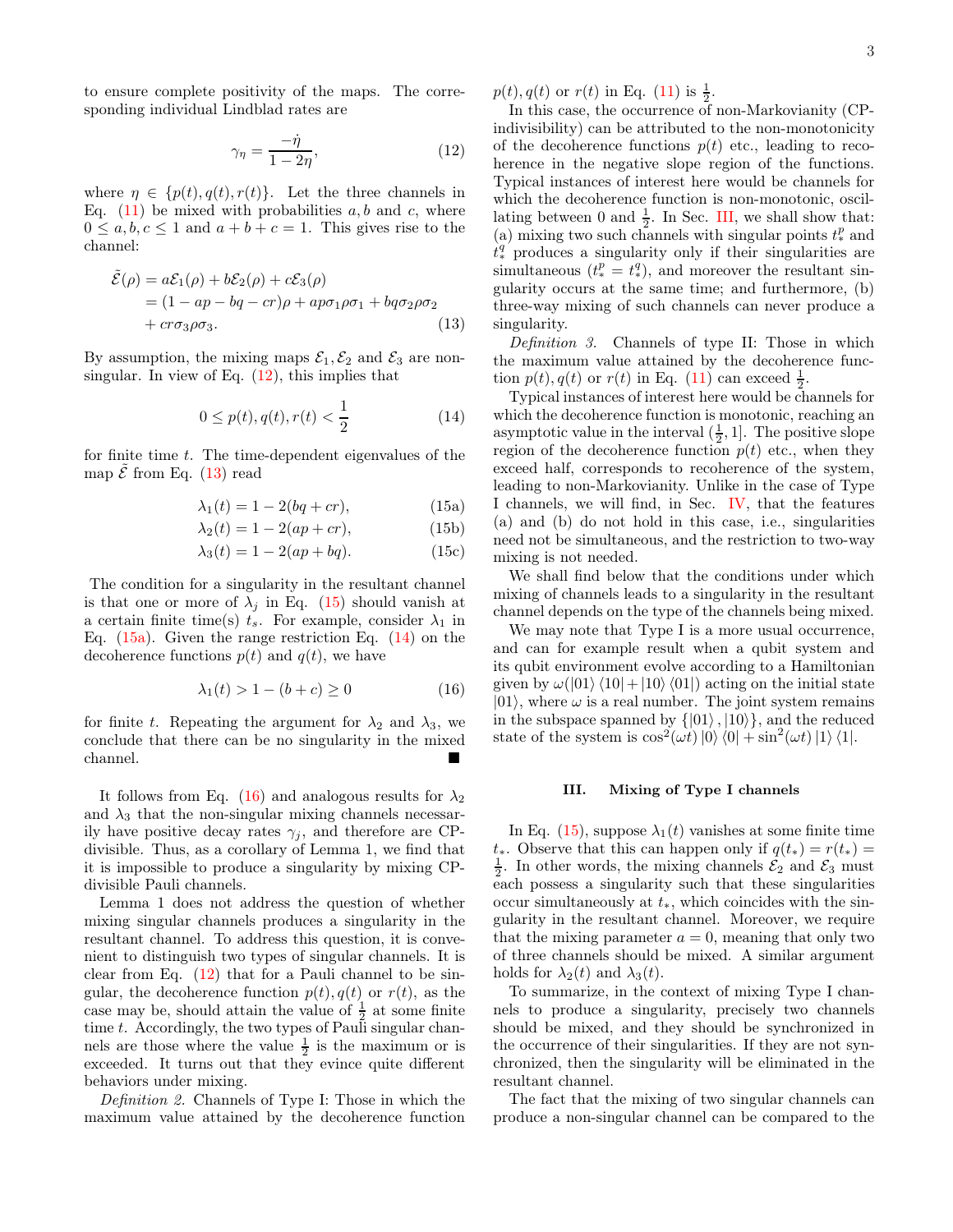situation that mixing CP-indivisible channels can result in a CP-divisible channel - even a semigroup [39, 40]. A consequence is that, like CP-indivisible channels, singular ones also form a nonconvex set.

*Example 1.* Let the mixing channels be  $\mathcal{E}_1$  and  $\mathcal{E}_2$ , with  $p(t) = \frac{1}{2}[1 - \cos^2(\mu t)]$  and  $q(t) = \frac{1}{2}[1 - \cos^2(\nu t)],$  $a, b > 0$  and  $\bar{a} + b = 1$  in Eq. (13). In view of Eq. (10), the eigenvalues  $\lambda_i(t)$  of the resultant channel read

$$
\lambda_1(t) = 1 - b \sin^2(\nu t),
$$
  
\n
$$
\lambda_2(t) = 1 - a \sin^2(\mu t),
$$
  
\n
$$
\lambda_3(t) = 1 - a \sin^2(\mu t) - b \sin^2(\nu t),
$$
\n(17)

showing that there is a singularity only from the zeros of  $\lambda_3(t)$ , and furthermore this happens if and only if the two trigonometric terms attain 1 at the same time  $t_*,$  which will also be the singular point of the resultant channel. A simple way to ensure this is by having  $\mu = \nu$ , in which case singularities occur in the resultant channel for  $t =$  $n\frac{\pi}{2}$ . In the contract of the contract of the contract of the contract of the contract of the contract of the contract of

It is not hard to show that this behavior, of the singularities of the mixing channels to be simultaneous at some time  $t_*,$  and leading to a singularity at the same time  $t_*^R = t_*$  in the resultant channel, is general for Type I channels.

The following example illustrates the idea that the number of mixing channels should not exceed 2. Otherwise the singularity is eliminated.

Example 2. A depolarizing colored noise is the Random telegraph noise (RTN) non-Markovian depolarizing channel  $\underline{\mathcal{E}}[\rho] = \sum_i A_i \rho A_i^{\dagger}$ , with the Kraus operators [44]  $A_i = \sqrt{P_i} \sigma_i$ , where  $\sigma_0 = I, \sigma_x = \sigma_1, \sigma_y = \sigma_2, \sigma_z = \sigma_3$ are Pauli operators. Here,

$$
P_0 = \frac{1}{4} [1 + \Lambda_1 + \Lambda_2 + \Lambda_3],
$$
  
\n
$$
P_1 = \frac{1}{4} [1 + \Lambda_1 - \Lambda_2 - \Lambda_3],
$$
  
\n
$$
P_2 = \frac{1}{4} [1 - \Lambda_1 + \Lambda_2 - \Lambda_3],
$$
  
\n
$$
P_3 = \frac{1}{4} [1 - \Lambda_1 - \Lambda_2 + \Lambda_3],
$$
\n(18)

where

$$
\Lambda_i = \exp(-wt) \left[ \frac{\sin(wt\mu_i)}{\mu_i} + \cos(wt\mu_i) \right], \quad (19)
$$

The quantity  $w = \frac{1}{2\tau}$  is the spectral bandwidth while  $\tau$ is the rate of fluctuation of the environment affecting the qubit, and  $\mu_i = \sqrt{\left(\frac{2d_i}{w}\right)^2 - 1}$ , with  $d_i$  representing the coupling strengths corresponding to the ith Pauli channel. For the present purpose, let all  $d_i$ 's in Eq. (19) be taken to be equal, given by  $d$ . This corresponds to equal mixing of the  $X, Y$ , and  $Z$  Pauli RTN channels, as a result of which we obtain an isotropic RTN Pauli channel.

Now consider individual RTN Pauli channels of Type I with their respective decoherence function being

$$
p(t) = q(t) = r(t) = \frac{1 - \Lambda(t)}{2},
$$
 (20)

where  $\Lambda(t)$  is given by Eq. (19) with  $\mu_1 = \mu_2 = \mu_3$ . We now consider the question of whether the above RTN non-Markovian depolarizing channel can be reproduced by mixing the individual RTN Pauli channels of Type I. For  $d \gg w$ , the zeros of  $\Lambda$  occur periodically, making the channel possess an infinite number of singularities. For  $d < w$ ,  $\Lambda(t)$  attains zero only at  $t = \infty$ , making the channel non-singular.

Eq. (15) yields the following eigenvalues of the resultant channel:

$$
\lambda_1(t) = 1 - (b + c)(1 - \Lambda), \n\lambda_2(t) = 1 - (a + c)(1 - \Lambda), \n\lambda_3(t) = 1 - (a + b)(1 - \Lambda).
$$
\n(21)

Whilst in general  $\Lambda$  takes values in the range  $(-1, +1]$ , but to conform to Type I, the parameters  $d$  and  $w$  must be so chosen that  $\Lambda(t)$  is confined in the range [0, 1], with the singularity occurring when  $\Lambda(t) = 0$ . If  $a, b, c > 0$ , then the sum of any two of them is strictly less than 1. It follows from Eq. (21) and the Type I restriction (requiring that  $\Lambda$  is bounded below by 0) that each  $\lambda_i$  in Eq. (21) never vanishes.

We now consider an analogous result when type II channels are mixed, and show how it contrasts with the above two examples.

#### IV. Mixing of Type II channels

In Equation (15), if we relax the requirement that  $p, q$  and r are bounded by  $\frac{1}{2}$ , then we obtain Type II channels. In this case, we will find that neither the synchronization nor restriction of the mixing channels to two, is required, for producing a singular channel.

Example 3. Consider the same system as in Example 2, but letting p, q, and r to exceed  $\frac{1}{2}$ . Accordingly,  $\Lambda$  takes values in the range  $(-1, +1]$ . For simplicity, let  $a = b = c = \frac{1}{3}$ , in which case the eigenvalues become

$$
\lambda_{1,2,3} = \frac{1}{3} [1 + 2\Lambda(t)].
$$
 (22)

The singularity of the resulting RTN depolarizing channel occurs when  $\Lambda(t) = -\frac{1}{2}$ . From Eq. (20), we find that this singularity happens when  $p(t) = q(t) = r(t) = \frac{3}{4}$ , which is permissible for mixing channels of type II.

As a final example, consider the three mixing channels to be of type II, having possibly different functional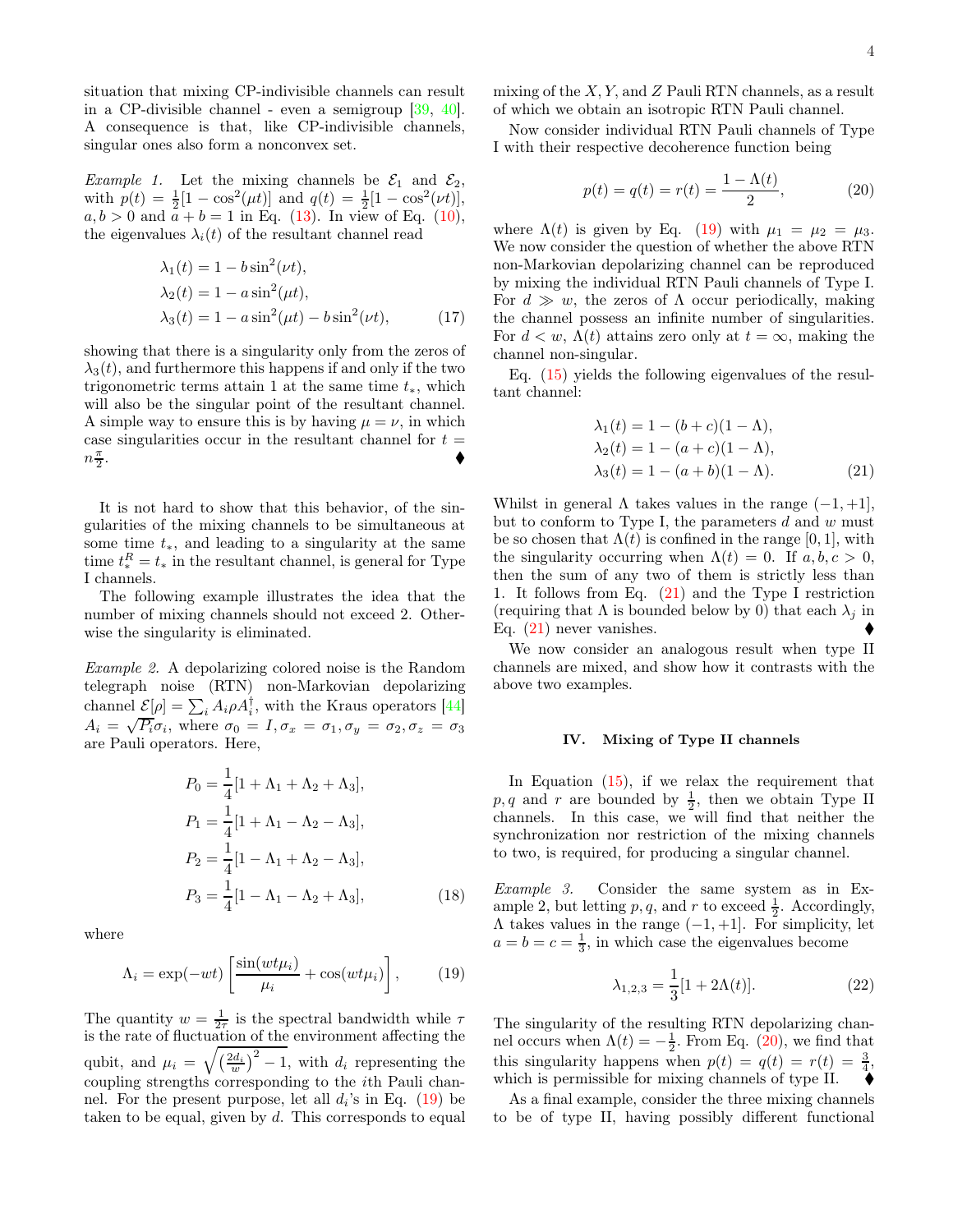forms, but all reaching an asymptotic value greater than  $(\text{say}) \frac{4}{5}.$ 

*Example 4*. At some time  $t_*^R$ , let  $q(t_*^R) = \frac{3}{5}$  and  $r(t_*^R) = \frac{4}{5}$ . The singularities of  $\mathcal{E}_Y$  and  $\mathcal{E}_Z$  occur, respectively, at  $t_*^2$  and  $t_*^3$ , where  $q(t_*^2) = r(t_*^3) = \frac{1}{2}$ , where in general we don't require  $t_*^2 = t_*^3$ , i.e., the singularities of the mixing channels are not necessarily synchronized. Furthermore let the mixing fraction  $b = \frac{1}{6}$  and  $c = \frac{1}{2}$ , so that  $a = 1 - b - c = \frac{1}{3}$ , implying that there is a finite fraction of the channel  $\mathcal{E}_X$  in the mixing. It follows from Eq. (15a) that  $\lambda_1 = 0$  at  $t_*^R$ , meaning that this is a singularity of the resultant channel. Note that  $t_*^R$  need not coincide with either  $t_*^j$   $(j = 2, 3)$ .

## V. Interplay of singularities and non-Markovianity

It turns out that for the resultant channels considered here, singular channels are necessarily non-Markovian (in the CP-indivisible sense). In Eq.  $(15)$ , consider the point t<sup>∗</sup> where the first singularity is encountered, i.e., one of the  $\lambda_j(t_*)$  vanish, say  $\lambda_1(t_*) = 0$ . From Eq. (15a), we have  $\lambda_1(t) \equiv -2(bq+cr)$ . In the case of Type I channels, both  $q(t)$  and  $r(t)$  reach  $\frac{1}{2}$  and fall off at the same time. Therefore,  $\dot{\lambda}_1(t)$  is negative just before  $t_*,$  and flips sign to positive just after  $t_*$ . On the other hand,  $\lambda_1$  remains positive for all time. Thus:

$$
\lim_{t \to t_*^{\pm}} \frac{\dot{\lambda}_1}{\lambda_1} = \pm \infty.
$$
 (23)

This implies that  $\gamma_2$  and  $\gamma_3$  flip the sign from positive to negative at the singularity, and  $\gamma_1$  the other way.

For Type II channels, by virtue of monotonic increase of  $q(t)$  and  $r(t)$ ,  $\lambda_1(t) \equiv -2(bq+cr) < 0$  for all time. On the other hand,  $\lambda_1$  flips its sign from positive to negative at the singularity. Thus, Eqs. (23) and the attendant consequences for the decay rates hold here too. Therefore, curiously, despite the contrasting behavior in the eigenvalues and the rate of change, yet in both Type I and Type II channels, singularities signal CP-indivisibility in a similar way.

It may be worth pointing out that singularities do not necessarily imply CP-indivisibility. For illustration, consider a CP-indivisible dephasing channel described by  $\mathcal{L}[\rho] \equiv \gamma(t)(\sigma_3\rho\sigma_3 - \rho)$  with the decay rate  $\gamma(t) =$  $tan(\omega t)$ , where  $\omega$  is some real number. The channel has an infinitely many singularities at  $t_* = \frac{(2n+1)\pi}{2\omega}$  $rac{1+1\pi}{2\omega}$  for integer  $n$ , which will flip the sign of the rate, and thus signal CP-indivisibility in a similar manner as discussed above. By contrast, consider the same channel, but with decay rate  $\gamma(t) = \tan^2(\omega t)$ . This channel contains singularities at the same instants as the above channel, but the sign of the rate never flips from positive to negative at any of these singularities and thus corresponds to a CP-divisible process.

#### VI. Discussions and Conclusions

This work discusses the problem of producing a singular general Pauli dynamical map by the mixing nonsingular (or, regular) Pauli channels. We point out that it is impossible to do so. Different conditions on the classes of mixing singular channels are considered in order to guarantee that the resultant channel is singular. In particular, we show that: (i) for Type I channels it is possible to produce a singular channel by mixing two singular Pauli channels, provided the occurrence of their singularities is synchronized; (ii) mixing three Type I singular channels results in the elimination of singularities i.e., such a convex combination results in a regular channel; and (iii) by contrast, in the case of Type II channels, we have shown that mixing two or three singular channels can result in a singular channel, and the singularities need not be synchronized in their occurrence.

A further question that may be considered here is the power of mixing weaker forms of non-Markovianity than CP-indivisibility (cf. Reference [8] and references therein), in terms of generating singularities and/or stronger forms of non-Markovianity. An aspect of this for the measure of CP-indivisible maps produced by mixing a class of Pauli maps was considered in Reference [41]. A future direction would be to explore the results of this paper from a geometric point of view [45–47], in particular to quantify the measure of non-singular channels produced by mixing singular ones, analogous to results for CP-divisible channels in References [40, 41]. Reference [48] shows how an operation of coarse-graining in time while transforming a master equation from a nonlocal integro-differential form to a time-local one can modify the CP-indivisibility property of the dynamics [48]. An interesting question here would be whether this approximation procedure can also modify the (non-)singular property of the dynamics.

Ref. [49] reports on an experimental implementation of producing non-Markovianity by two-way mixing of Pauli semigroups in a linear quantum optical platform, an extension of which to three-way mixing of more general CPdivisible maps has recently been proposed [41]. This idea may be adapted for mixing singular channels, which can be produced by suitable bath engineering, possibly with appropriate modifications to the experimental implementation in Ref. [50] in the case of a photonic realization, or in Reference [51], in the case of a semiconductor quantum optical realization.

Our result here, that singularities cannot be produced by mixing non-singular channels, is shown only for qubit Pauli channels. We expect that this is true quite generally, and in particular, applicable to non-Pauli maps.

# Acknowledgments

SU and VNR acknowledge Admar Mutt Education Foundation for support from a scholarship. RS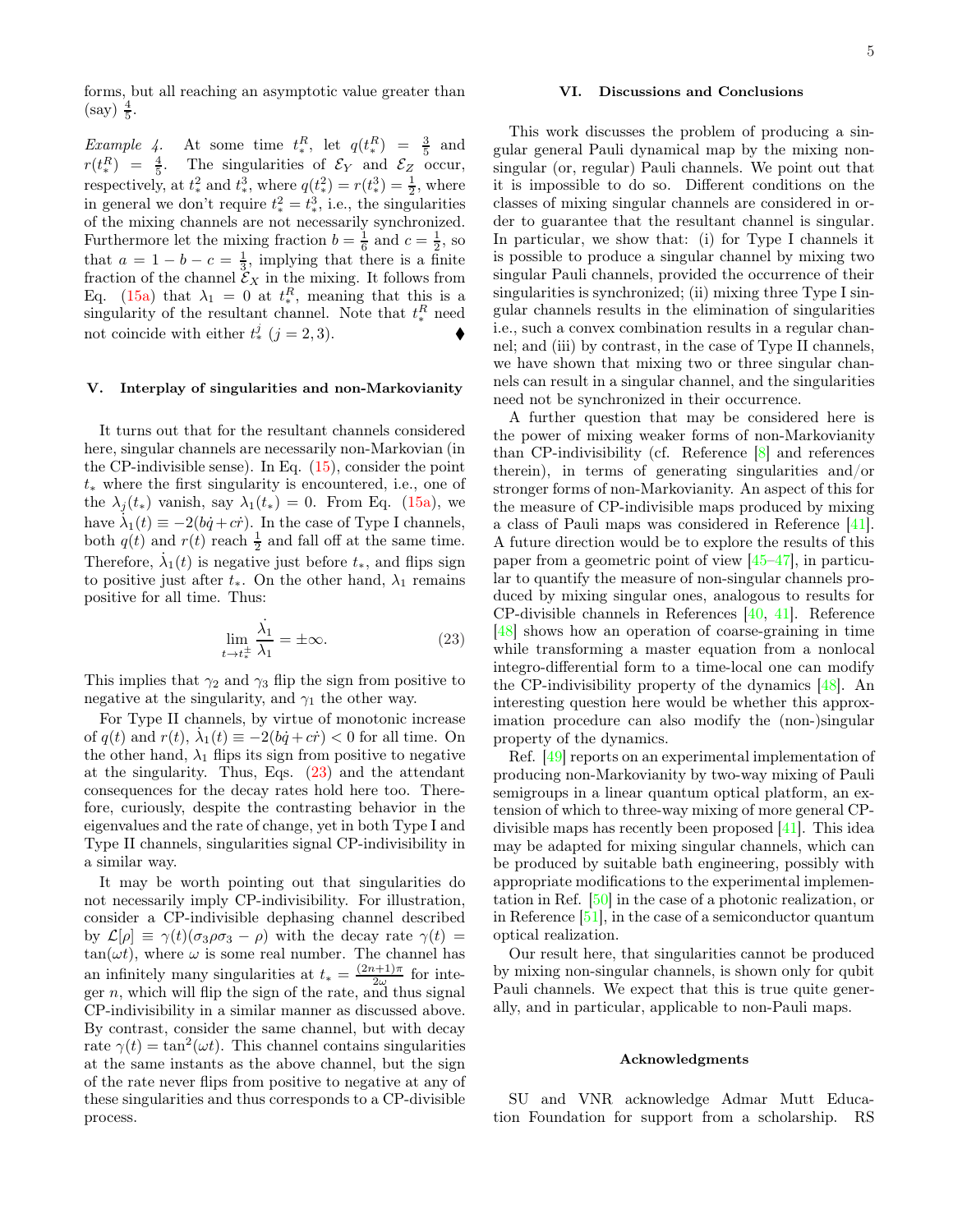acknowledges the support of Department of Science and Technology (DST), India, under Grant No. MTR/2019/001516. RS and SB acknowledge, respectively, the support from the Interdisciplinary Cyber Physical Systems (ICPS) program of the Department of Science and Technology (DST), India, under Grants No.: DST/ICPS/QuEST/Theme-1/2019/14 and No. DST/ICPS/QuEST/Theme-1/2019/6.

- [1] Subhashish Banerjee. *Open quantum systems : Dynamics of Nonclassical Evolution*, volume 20. Springer Nature Singapore, 2018.
- [2] Heinz-Peter Breuer and Francesco Petruccione. *The theory of open quantum systems*. Oxford University Press, 2002.
- [3] R Srikanth and Subhashish Banerjee. Squeezed generalized amplitude damping channel. *Phys. Rev. A*, 77(1):012318, 2008.
- [4] S Omkar, R Srikanth, and Subhashish Banerjee. Dissipative and non-dissipative single-qubit channels: dynamics and geometry. *Qu. Inf. Proc*, 12(12):3725–3744, 2013.
- [5] Ángel Rivas, Susana F Huelga, and Martin B Plenio. Entanglement and non-markovianity of quantum evolutions. *Phys. Rev. Lett*, 105(5):050403, 2010.
- [6] Heinz-Peter Breuer, Elsi-Mari Laine, and Jyrki Piilo. Measure for the degree of non-markovian behavior of quantum processes in open systems. *Phys. Rev. Lett*, 103(21):210401, 2009.
- [7] Michael J. W. Hall, James D. Cresser, Li Li, and Erika Andersson. Canonical form of master equations and characterization of non-markovianity. *Phys. Rev. A*, 89:042120, Apr 2014.
- [8] Shrikant Utagi, R Srikanth, and Subhashish Banerjee. Temporal self-similarity of quantum dynamical maps as a concept of memorylessness. *Scientific Reports*, 10(1):1– 10, 2020.
- [9] C-F Li, G-C Guo, and J Piilo. Non-Markovian quantum dynamics: What does it mean? *EPL (Europhysics Letters)*, 127(5):50001, 2019.
- [10] Frank Verstraete and Henri Verschelde. On quantum channels. *arXiv:0202124*, 2002.
- [11] Mary Beth Ruskai, Stanislaw Szarek, and Elisabeth Werner. An analysis of completely-positive tracepreserving maps on m2. *Linear algebra and its applications*, 347(1-3):159–187, 2002.
- [12] Subhashish Banerjee and R Ghosh. Dynamics of decoherence without dissipation in a squeezed thermal bath. *Journal of Physics A: Mathematical and Theoretical*, 40(45):13735, 2007.
- [13] Javid Naikoo and Subhashish Banerjee. Coherence-based measure of quantumness in (non-) markovian channels. *Quantum Information Processing*, 19(1):29, 2020.
- [14] Massimiliano Esposito, Upendra Harbola, and Shaul Mukamel. Nonequilibrium fluctuations, fluctuation theorems, and counting statistics in quantum systems. *Reviews of modern physics*, 81(4):1665, 2009.
- [15] Michele Campisi, Peter Hänggi, and Peter Talkner. Colloquium: Quantum fluctuation relations: Foundations and applications. *Reviews of Modern Physics*, 83(3):771, 2011.
- [16] George Thomas, Nana Siddharth, Subhashish Banerjee, and Sibasish Ghosh. Thermodynamics of non-markovian reservoirs and heat engines. *Phys. Rev. E*, 97:062108, Jun 2018.
- [17] Kishore Thapliyal, Anirban Pathak, and Subhashish Banerjee. Quantum cryptography over non-markovian channels. *Quantum Information Processing*, 16(5):115, 2017.
- [18] Shrikant Utagi, R Srikanth, and Subashish Banerjee. Ping-pong quantum key distribution with trusted noise: Non-Markovian advantage. Quantum Inf.Process.19,366 (2020).
- [19] N Pradeep Kumar, Subhashish Banerjee, R Srikanth, Vinayak Jagadish, and Francesco Petruccione. Nonmarkovian evolution: a quantum walk perspective. *Open Systems & Information Dynamics*, 25(03):1850014, 2018.
- [20] Javid Naikoo, Subhashish Banerjee, and CM Chandrashekar. Non-markovian channel from the reduced dynamics of coin in quantum walk. Physical Review A, 102(6), 062209 (2020).
- [21] Samyadeb Bhattacharya, Subhashish Banerjee, and Arun Kumar Pati. Evolution of coherence and non-classicality under global environmental interaction. *Quantum Information Processing*, 17(9):236, 2018.
- [22] Subhashish Banerjee, V Ravishankar, and R Srikanth. Dynamics of entanglement in two-qubit open system interacting with a squeezed thermal bath via dissipative interaction. *Annals of Physics*, 325(4):816–834, 2010.
- [23] Javid Naikoo, Supriyo Dutta, and Subhashish Banerjee. Facets of quantum information under non-markovian evolution. *Phys. Rev. A*, 99:042128, Apr 2019.
- [24] C-F Li, G-C Guo, and J Piilo. Non-Markovian quantum dynamics: What is it good for? *EPL (Europhysics Letters)*, 128(3):30001, 2020.
- [25] Vittorio Gorini, Andrzej Kossakowski, and Ennackal Chandy George Sudarshan. Completely positive dynamical semigroups of n-level systems. *Journal of Mathematical Physics*, 17(5):821–825, 1976.
- [26] Göran Lindblad. Completely positive maps and entropy inequalities. *Communications in Mathematical Physics*, 40(2):147–151, 1975.
- [27] Dariusz Chruściński and Andrzej Kossakowski. Nonmarkovian quantum dynamics: local versus nonlocal. *Physical review letters*, 104(7):070406, 2010.
- [28] Dariusz Chruściński, Andrzej Kossakowski, and Án-Measures of non-markovianity: Divisibility versus backflow of information. *Physical Review A*, 83(5):052128, 2011.
- [29] Angel Rivas, Susana F Huelga, and Martin B Plenio. Quantum non-markovianity: characterization, quantification and detection. *Rep. Prog. Phys*, 77(9):094001, 2014.
- [30] Dariusz Chruściński and Sabrina Maniscalco. Degree of non-markovianity of quantum evolution. *Physical review letters*, 112(12):120404, 2014.
- [31] B Bylicka, D Chruściński, and Sci Maniscalco. Nonmarkovianity and reservoir memory of quantum channels: a quantum information theory perspective. *Sci. Rep*, 4,1 (2014).